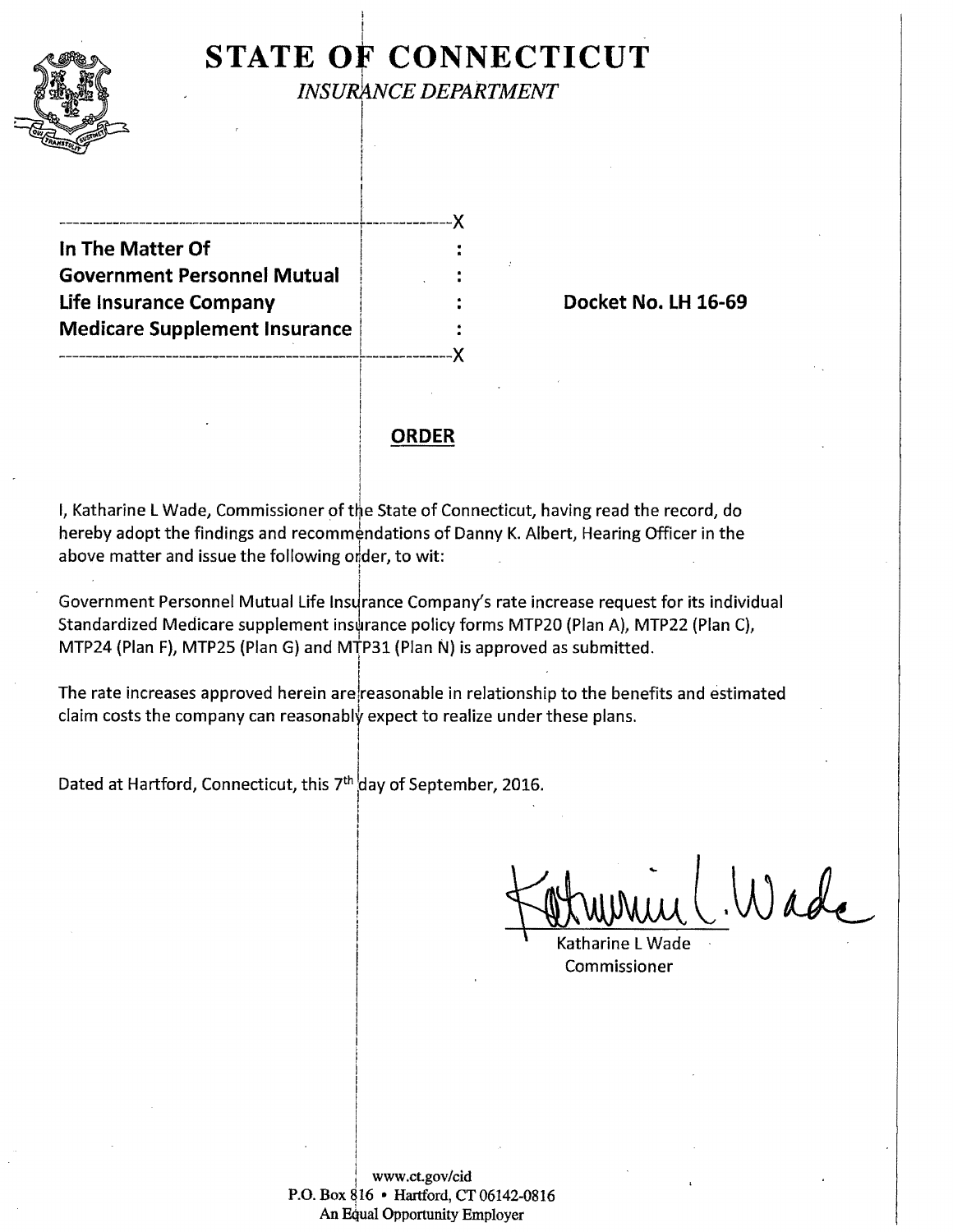

# **STATE OF CONNECTICUT INSURANCE DEPARTMENT**

---------------------------------------------------- -------X **In The Matter Of Government Personnel Mutual Life Insurance Company Docket No. LH 16-69 Medicare Supplement Insurance** 

------------------------------------------------------------X

#### PROPOSED FINAL DECISION

'

#### **1. INTRODUCTION**

The Insurance Commissioner of the State of Connecticut is empowered to review rates charged for individual and group Medicare supplement policies sold to any resident of this State who is eligible for Medicare. The source for this regulatory authority is contained in Chapter 700c and Section 38a-495a of the Connecticut General Statutes.

After due notice, a hearing was held at the  $\ln$  insurance Department in Hartford on Tuesday, August 23, 2016, to consider whether or not the rate increase requested by Government Personnel Mutual Life Insurance Company on its individual Standardized Medicare supplement insurance business should be approved.

No members from the general public attended the hearing.

No company representatives from government Personnel Mutual Life Insurance Company attended the hearing.

The hearing was conducted in accordance with the requirements of Section 38a-474, Connecticut General Statutes, the Uniform Administrative Procedures Act, Chapter 54 of Section 38a-8-1 et seq. of the Regulations of Connecticut State Agencies.

A Medicare supplement policy is a private health insurance policy sold on an individual or group basis, which provides benefits that are additional to the benefits provided by Medicare. For many years Medicare supplement policies have been highly regulated under both state and federal law to protect the interests of persons eligible for Medicare who depend on these policies to provide additional coverage for the costs of health care.

Effective December 1, 2005, Connecticut amended its program of standardized Medicare supplement policies in accordance with Section 38a-49 $\dot{\theta}$ a of the Connecticut General Statutes, and Sections 38a-495a-1 through 38a-495a-21 of the Regulations of Connecticut Agencies. This program, which conforms to federal requirements, provides a "core" package of benefits known as Plan A. Insurers may also offer any one or more of eleven other plans (Plans B through N).

Effective January 1, 2006, in accordance with Section 38a-495c of the Connecticut General Statutes (as amended by Public Act 05-20) premiums for all Medicare supplement policies in the state must use community rating. Rates for Plans A through N must be computed without regard to age, gender,

> www.ct.gov/cid **P.O.** Box 8j16 • Hartford, CT 06142-0816 An Equal Opportunity Employer

**1**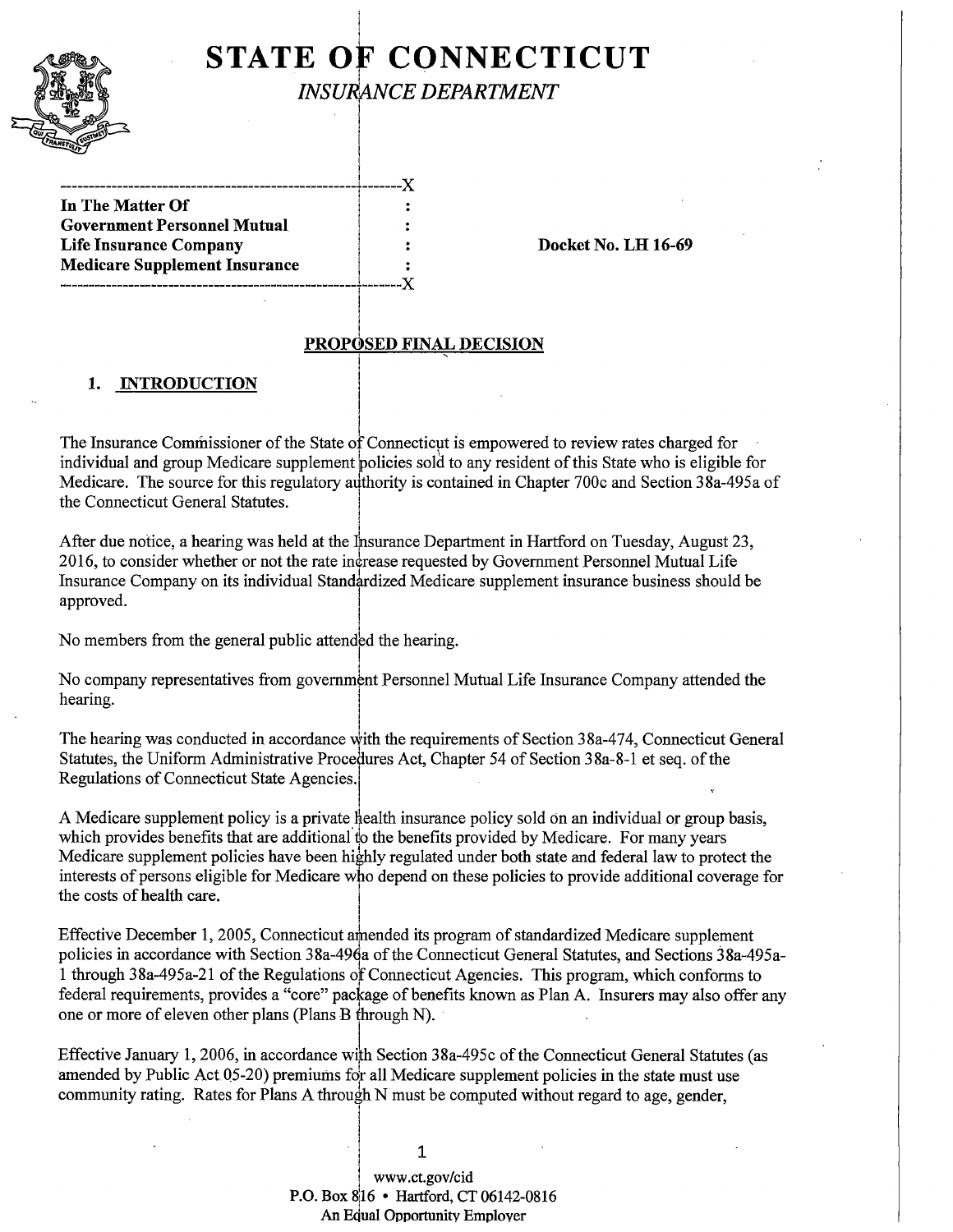previous claims history or the medical condition of any person covered by a Medicare supplement policy or certificate. I

The statute provides that coverage under Plans A through N may not be denied on the basis of age, gender, previous claims history or the medical condition of any covered person. Insurers may exclude benefits for losses incurred within six months from the effective date of coverage based on a pre-existing The statute provides that coverage under Plans A t<br>gender, previous claims history or the medical con<br>benefits for losses incurred within six months from<br>condition.

Effective October 1, 1998, carriers that offer Plan B or Plan C must make these plans as well as Plan A, available to all persons eligible for Medicare by reason of disability.

Insurers must also make the necessary arrangements to receive notice of all claims paid by Medicare for their insureds so that supplement benefits can be computed and paid without requiring insureds to file claim forms for such benefits. This process of direct notice and automatic claims payment is commonly referred to as "piggybacking" or "crossover".

Sections 38a-495 and 38a-522 of the Connecticut General Statutes, and Section 38a-495a-10 of the Regulations of Connecticut Agencies, state that individual and group Medicare supplement policies must have anticipated loss ratios of 65% and 75%, respectively. Under Sections  $38a-495-7$  and  $38a-495a-10$  of the Regulations of Connecticut Agencies, filings for rate increases must demonstrate that actual and expected losses in relation to premiums meet these standards, and anticipated loss ratios for the entire future period for which the requested premiums are calculated to provide coverage must be expected to equal or exceed the appropriate loss ratio standard.

Section 38a-473 of the Connecticut General Statutes provides that no insurer may incorporate in its rates for Medicare supplement policies factors fol expenses that exceed 150% ofthe average expense ratio for that insurer's entire written premium for all lines of health insurance for the previous calendar year.

l

II. FINDING OF FACT<br>After reviewing the exhibits entered into the record of this proceeding, and utilizing the experience, technical competence and specialized knowledge of the Insurance Department, the undersigned makes the following findings of fact:

1. Government Personnel Mutual Life Insurance Company has requested the following rate increases for individual standardized Medicare supplement policy forms MTP20 (Plan A), MTP22 (Plan C), MTP24 (Plan F), MTP25 (Plan G) and MTP31 (Plan N): I

| Plan         | Increase |
|--------------|----------|
| $\mathsf{A}$ | 15.0%    |
| C            | 15.0%    |
| F            | 15.0%    |
| G            | $15.0\%$ |
|              | 15.0%    |

2. As of  $3/31/16$ , there were 13 policies in-force in Connecticut and 16,696 nationwide.

3. The proposed rates are expected to satisfy the Connecticut statutory loss ratio of 65% required of group Medicare supplement forms. . <sup>1</sup>

2